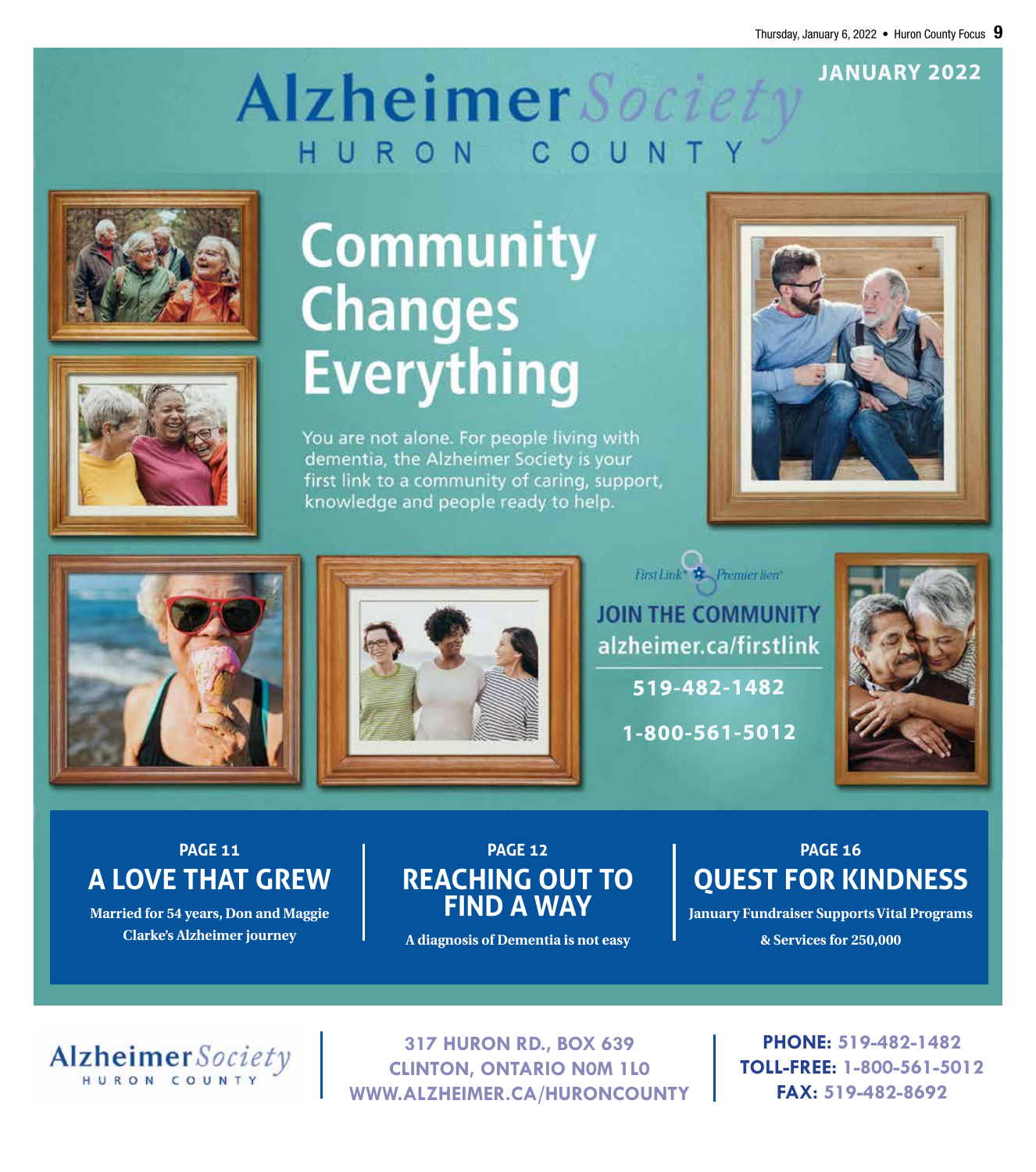## **Alzheimer's Awareness Month January 2022**

Our success is our community's success. With the ongoing support of our donors, partners, Board and volunteers we are ready to turn our

In closing, the challenges we faced over the last two years have made us stronger, we have gained new knowledge, connections and increased our bandwidth in service delivery. It is my sincere hope that no one will walk

challenges into opportunities.

the Alzheimer journey alone.

Respectfully Submitted,

Cathy Ritsema Executive Director



**T**hank you for taking the time to read our annual insert. January is Alzheimer's Awareness Month and we have put this insert together to highlight and give you information on our programs and services. The Alzheimer Society of Huron County is your First Link to support, knowledge, and community services for those living with Alzheimer's disease and other dementias. We continue to offer a variety of programs and services. They may look a little different than before but we have grown tremendously and have added virtual programs to our basket of services. I want to encourage you to reach out for the help that is available.

Within the pages of this insert you will learn about whom the Alzheimer Society of Huron County is, what programs and services we offer, and how we can help and support you through your journey. There is "strength in numbers", and when it comes to dementia, the Alzheimer Society believes the stronger your support

# **FROM THE EXECUTIVE DIRECTOR**

network, the stronger you become. We understand the importance of relationships and the power of community. The Society focuses on creating and building communities that are rich in information, experiences, and services - places for people to turn and tap into when they need to.

When people first come in contact with our Society, they open a door to help and hope. We offer counseling, information, social recreation and education to those affected by dementia and their care partners. By accessing our community of support services and programs, persons are empowered and enabled to continue to live a meaningful and independent life for as long as possible.

We know that:

- Support Changes Everything;
- Knowledge Changes Everything and,
- Community Changes Everything



Go to our website

#### **www.alzheimer.ca/huroncounty**

or call 519-482-1482 or 1-800-561-5012 for more information about the programs and services of the Alzheimer Society Huron County.





This insert is made possible with the help of Signal-Star Publishing and the many advertisers who over the years have supported the cost of production and distribution. I also thank the Alzheimer Society of Canada – specifically Nathan Christie and the Communication staff - for their assistance and contribution. Thank you!



### **FREE EDUCATION: Online Memory & Aging Program™ February 2022**

What is her name? What did I come down here for? Where did I put….? The Alzheimer Society of Huron County has your back! We will be offering our Memory and Aging Program again this February on ZOOM. The Memory and Aging Program is designed for anyone experiencing normal age-related changes in memory or anyone interested in learning more about this topic.

The Memory and Aging Program describes what memory is, how it changes with age, and when to be concerned. Brain healthy lifestyle choices and practical memory strategies are reviewed and practiced, improving your ability to remember those everyday things – including those pesky names! Equally important, the Memory and Aging Program is enjoyable and seeks to build confidence in your own memory ability.

While this program usually has a workbook and materials fee, we are offering the online version for free this February. If you have ever wanted to take it – now is your chance! The February 2022 Online Memory and Aging Program™ consists of four weekly ZOOM sessions, on **Wednesdays, February 2, 9, 16, and 23 from 10:00 am – 12:00 noon**.

To register online go to the Education Hour tab on our website. For information about this or any other programs, please call the Alzheimer Society of Huron County: 519-482-1482 / 1-800-561-5012 or email: admin@alzheimerhuron. on.ca.

We look forward to seeing you!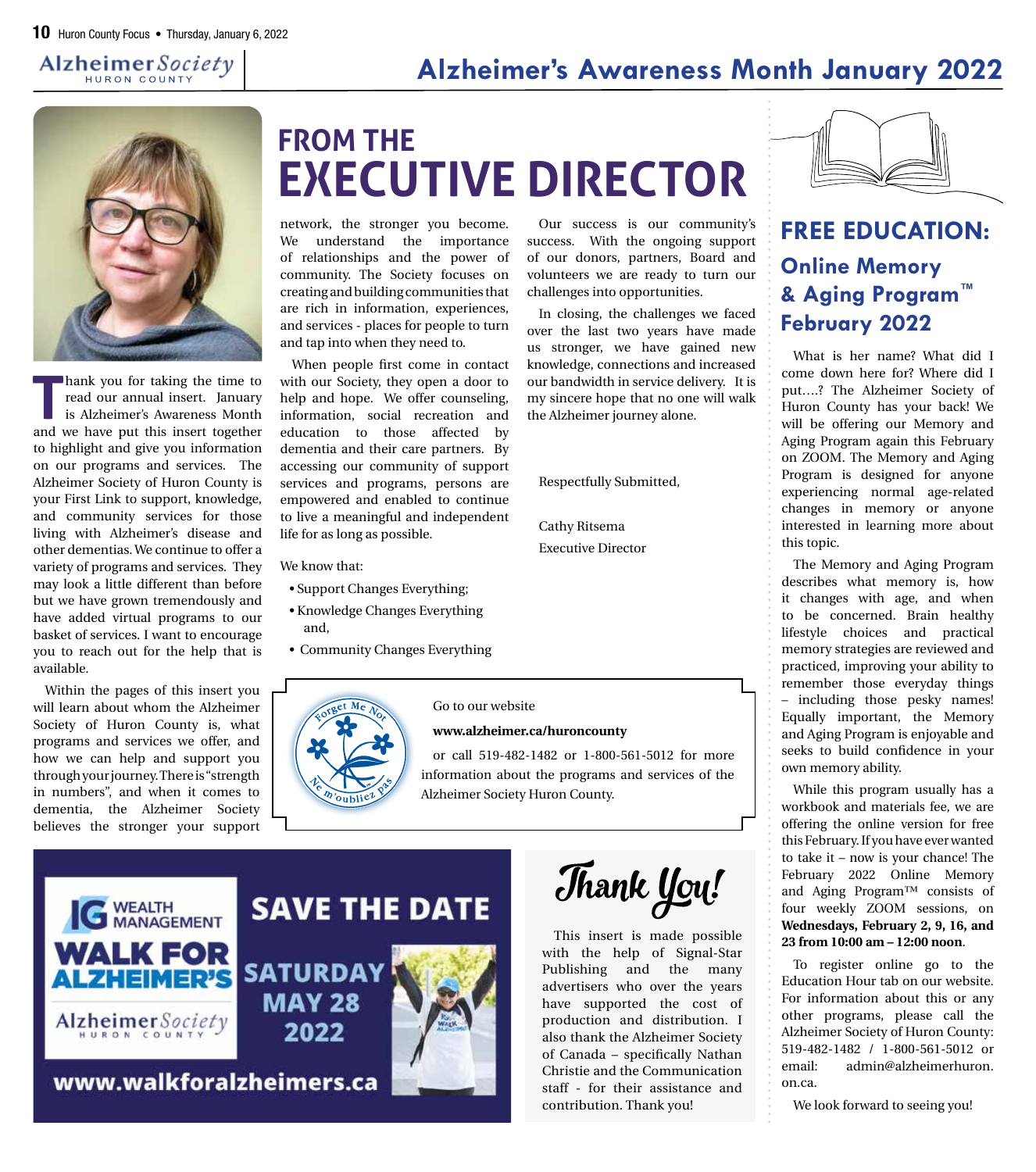## **Alzheimer's Awareness Month January 2022**



# **A LOVE THAT GREW**

**M**y husband I have been<br>married for 54 years.<br>We have faced many married for 54 years. We have faced many challenges in that time that have put our love to the test, but it was those challenges that allowed us to grow in love. When Don was diagnosed with dementia 10 years ago, it was another challenge that has grown a deeper and lasting love. That love has given us the strength to face the daily challenges of dementia.

My name is Maggie Clarke. I am 78 years old and I live in Fredericton, NB. My husband, Don, is living with dementia.

Don and I met in Toronto in March of 1967. My close friend, Gretta, received a call from a young man who said he was an encyclopedia salesperson. Gretta told him we weren't interested, but he thought he could come over to "practice" his sales pitch on us girls and bring along his roommates. One of them was Don.

After a month of dating, we both knew we had met the person we wanted to spend our lives with. It was love at first sight. We were married on Remembrance Day in 1967.

Before Don was diagnosed, he was a Branch Manager for Jamesbury Canada. His job took us all over the country, from Toronto, to Moncton, to Halifax, to Prince George. My career led me to work as an Executive Assistant in three different universities. In 1998, Don decided to start his own product flow sales company that brought us back to Fredericton and closer to our families.

When Don was diagnosed with dementia in 2011 at 67 years old, suddenly our retirement plans of travelling and connecting with family and friends came to a complete stop. Not knowing much about the disease, we took it one day at a time and tried not to

worry about what we would be facing down the road. We have had to adjust to many life changes during this phase of our lives together, but our love continues to grow as we adjust to this new life as a couple.

Although it has been a 10 year journey, Don is still able to care for his personal needs. He sleeps a lot, but when he's awake and up we enjoy each other's company. He enjoys watching TV and playing games on his laptop. During Don's last doctor's appointment, the Geriatrician indicted that not much has progressed in the past couple of years and told me that my loving care for him is [an important factor].

While the future is uncertain, and I'm not sure how Don's disease will continue to progress, our love is deeper now than it was when we walked down that aisle 54 years ago. I guess the true test has been this Alzheimer journey.





#### **DEMENTIA 101** THURSDAY, JANUARY 13 1:30 OR 7:00 PM VIA ZOOM

A dementia diagnosis is live changing - but you don't have to deal with it alone. We have education and resources to help you keep living your best life - for yourself and the people you care about. This onehour session is a starting point in understanding what dementia is, what to expect, and next steps in your journey.

#### **REGISTER TODAY:**

Education Hour at www.alzheimer.ca/huroncounty, Email admin@alzheimerhuron.on.ca or call us at 519-482-1482/1-800-561-5012.

Alzheimer Society **Education changes everything**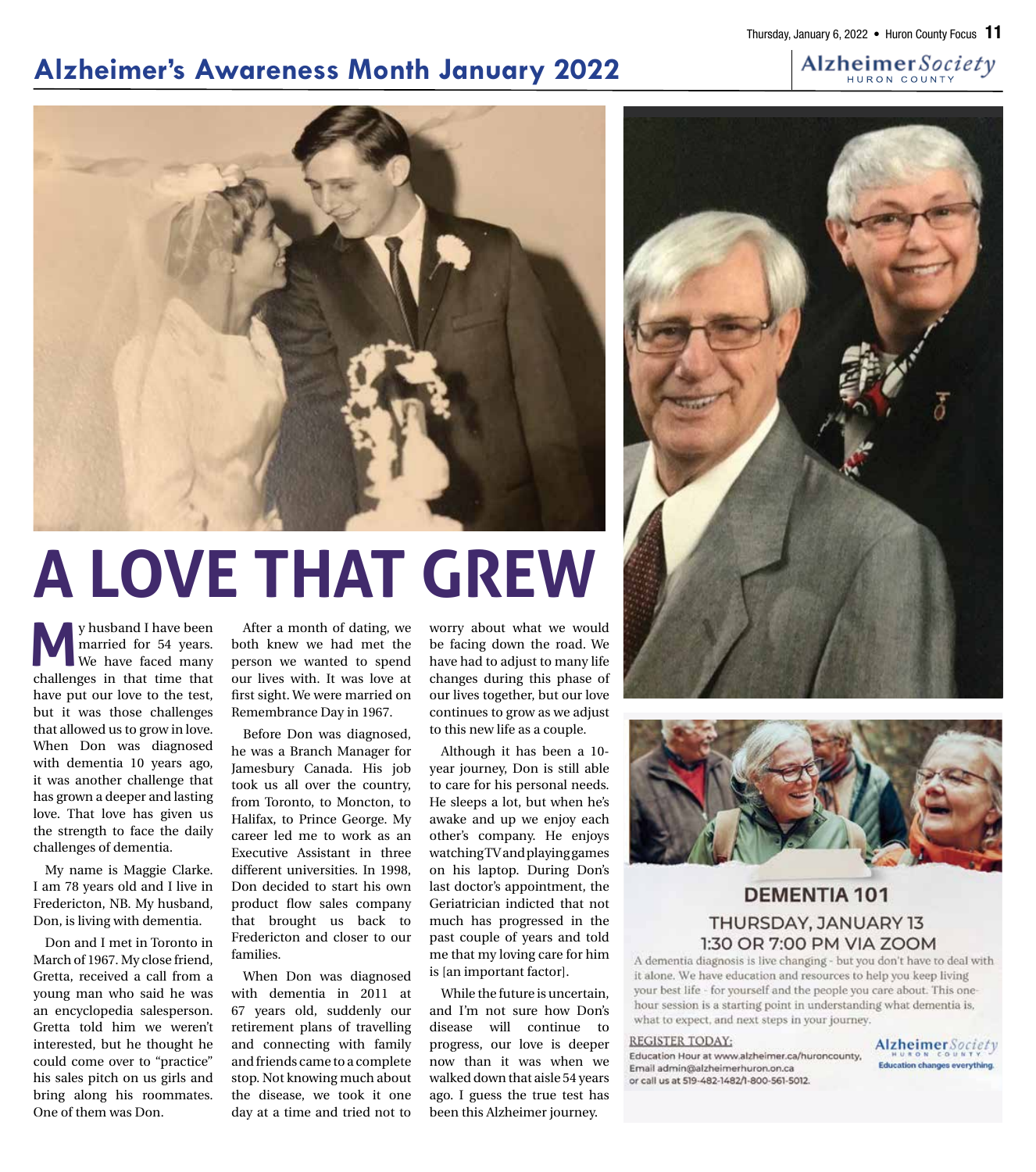

# **REACHING OUT TO FIND A WAY**

A diagnosis of dementia is not easy. Finding a community of support can make a big difference in the journey. We found our community through the Alzheimer Society



**M**y name is Peggy and I'm from Lower Coverdale, NB. My husband, Eric, is 73 years old and is living with Lewy Body Dementia.

When my husband received his diagnosis, I was in total shock. I had noticed some changes in his behaviour, but never anticipated that Lewy Body Dementia could be the cause. I was in so much grief, I couldn't breathe. I needed help.

I decided to reach out to the Alzheimer Society. I was immediately given resources and learned about the services and programs they



**Support Changes** Everything

There is "strength in numbers," and when it comes to dementia, the Alzheimer Society of Huron County believes the stronger your support network, the stronger you become. The progression of dementia brings with it new challenges. First Link® connects you to valuable supports and informative workshops to help you better understand and respond to each stage of the disease with practical tips and strategies. *Supporte Changes Everything.*

offer. I decided to join the Caregiver Support Group, a monthly online meeting for family and friends of people living with dementia. When I joined the meeting, I joined a community of people who were also on the dementia journey. Even though we still had so many challenges to face, I found comfort in knowing I wasn't alone.

I also sought out resources, and found some really great ones. I used the Alzheimer Society and my doctor as resources, read some helpful books, and watched educational videos on YouTube. Personally, I really enjoyed Dr. Natalie Edmonds videos. Learning about Eric's dementia helped us to better understand the disease and to know what questions to ask.

If I could say anything to someone else caring for someone with dementia, I would tell them that there is help out there. Get in touch with the Alzheimer Society and other community services. Don't be afraid to ask for help. Having a good support system is so important. The dementia journey is made easier when others are walking alongside you.

The Alzheimer Society of Huron County is here to support your journey. If you or someone you care for is experiencing changes in their thinking or memory, give us a call. We can help direct you to the right avenue of support.

Contact us at 519-482- 1482/1-800-561-5012 or email us at admin@alzheimerhuron. on.ca.

**Individual support, support groups, education programs, the Tele-Care, Just For You Volunteer Companion Program, the In-Home Recreation Programs, Minds in Motion®, and other Social Recreation programs are all offered virtually, over the phone, and in-person following Huron Perth Public Health recommendations.**

**The Alzheimer Society of Huron County continues to accept and welcome new clients and volunteers. If you are in need of support or have questions about programs and services, please call 519-482-1482 or 1-800-561-5012.**



#### **SUPPORT and EDUCATION**

#### **First Link Learning Series**

**The First Link Learning Series is comprised of five courses, each building upon another to help you better understand dementia, coping strategies, planning, resources, and supports.**

#### **Taking Control of Our Lives**

**A self-management program for people living with dementia and their care partners.**

#### **One on One Support**

**Free, confidential support services to individuals, families, and friends coping with Alzheimer's disease and other dementias.**

#### **SUPPORT GROUPS**

**Support groups are offered for both persons living with dementia and their care partners. Groups provide an opportunity to discuss topics related to dementia with others who truly understand. Groups are available in Clinton, Exeter, Goderich, Grand Bend, Wingham, and online. New members always welcome.**

#### **PROGAMS**

#### **Memory and Aging Program™**

**Developed for those who are experiencing normal age-related changes in memory or who are interested in learning more about this topic.**

#### **Minds in Motion®**

**An 8 week community based social program incorporates physical activity and mental stimulation for people with Alzheimer's disease and other dementias and their care partners.**

#### **Learningthe Ropes for Living with MCI®**

**A 12 hour program aimed at community dwelling older adults experiencing Mild Cognitive Impairment (MCI) and their close family member/friend.**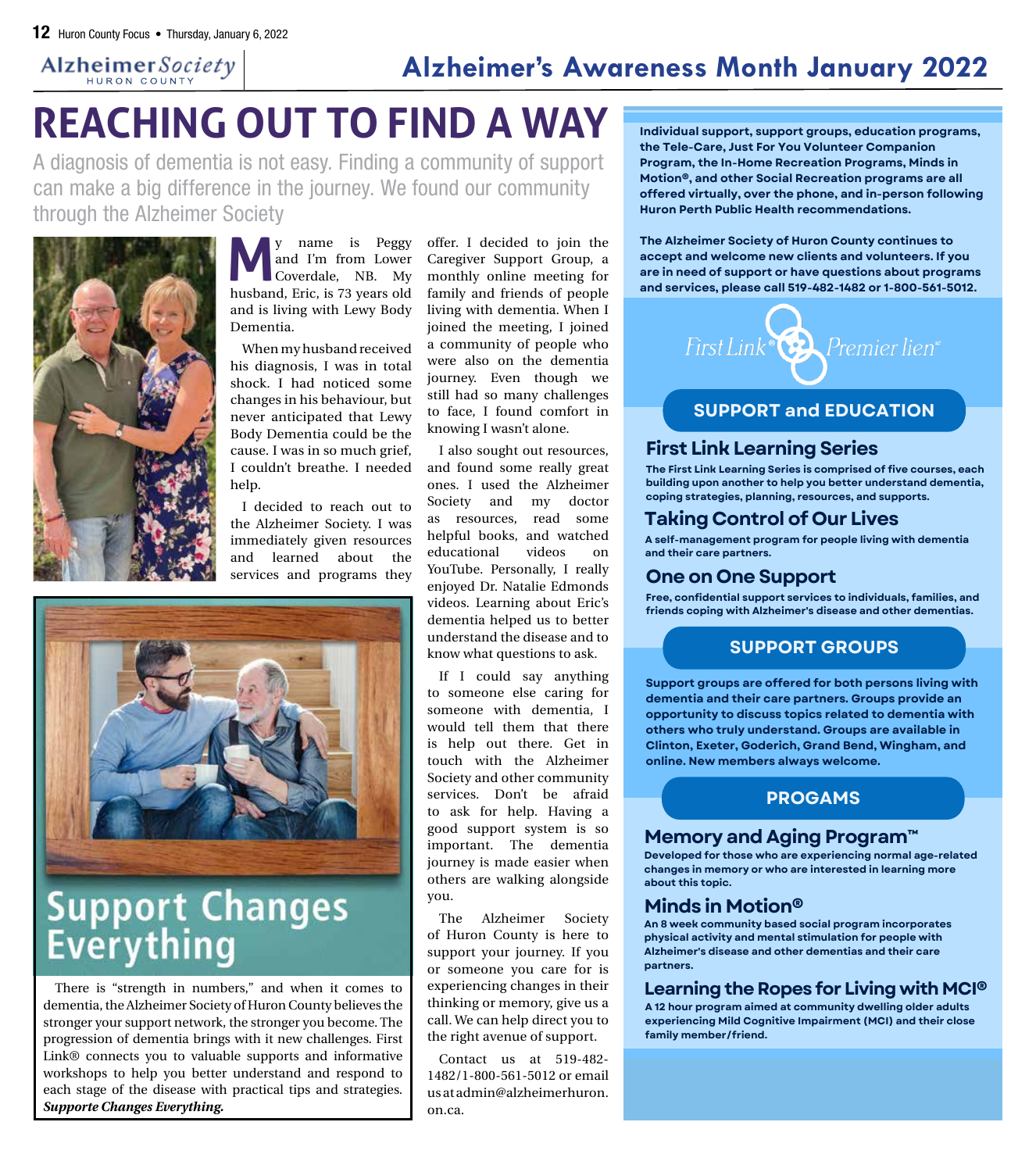## FREE ONLINE WINTER 2022 EDUCATION SESSIONS

Get started addressing your concerns about dementia by improving your knowledge today. Every January we offer free education sessions to help you answer your most pressing questions. These online education opportunities are also commitment free – anyone can register for one – or all of them.

Register for the following programs on our **Education Hour** page on our website or at https://bit. ly/3Fvrois. You can also register by contacting the Alzheimer Society at 519-482-1482/1-800-561-5012 or *admin@alzheimerhuron.on.ca*

#### **THURSDAY, JANUARY 13: 1:30 & 7:00 PM**

**Dementia 101** presents a general overview of dementia, what to expect, and where to turn. It is a starting point – if you only attend one of our dementia education sessions, this is your best option.

#### **THURSDAY, JANUARY 20: 1:30 PM & 7:00 PM**

**10 Warning Signs – Should I be Worried?** Review early signs of dementia and discuss the difference between early signs of dementia vs. common age-related memory changes. The term Mild Cognitive Impairment is also reviewed.

#### **FRIDAY, JANUARY 21: 10:00 AM**

**Caregiver Resources** will help clarify where to turn and what resources are available in Huron County. Our First Link® Navigator will be there to answer your questions.

#### **THURSDAY, JANUARY 27: 1:30 PM & 7:00 PM**

**Types of Dementia: What is the difference between Alzheimer's disease and Dementia?** An introduction to the most common types of dementia including Alzheimer's disease, Vascular, Lewy Body, Frontal Temporal, and mixed dementias.

#### **THURSDAY, FEBRUARY 3: 1:30 PM & 7:00 PM**

**Brain Changes – 8 As of Dementia.** Explains common cognitive changes people with dementia experience. We will describe these changes as a shift in perception - a shift in the way many people with dementia see and navigate the world.

#### **THURSDAY, FEBRUARY 10: 1:30 PM & 7:00 PM**

**Communication Tips:** Looks at how communication changes due to dementia can affect dayto-day experiences – and offers some starting points to improve connections.

Thursday, January 6, 2022 • Huron County Focus  $13$ 



#### ALZHEIMER SOCIETY OF HURON COUNTY **DEMENTIA BASICS FREE!** LEARNING ONLINE!

#### THURSDAYS, 1:30 PM OR 7:00 PM

60 Minute Presentation with Q & A

| anuary 20 10 Warning Signs                    |
|-----------------------------------------------|
| anuary 27 Types of Dementia                   |
| <b>February 3 Understanding Brain Changes</b> |
| <b>February 10 Communication Tips</b>         |

Register at Education Hour here or on our webpage or contact us at 519-482-1482/1-800-561-5012

*Please reach out to us to access the help you need. Support, Knowledge, and Community changes everything.* 



# FOR ALL YOUR GROCERY NEEDS & MORE

- **DELI /HOT DELI**
- **MEAT/SEAFOOD**
- **BAKERY**
- **PHARMACY**
- **BULK FOOD**
- **OPTICAL**
- **PC EXPRESS**
- **PRODUCE**
- **GROCERY**

**Ezehrs HWY. 8 GODERICH • 519-524-2229**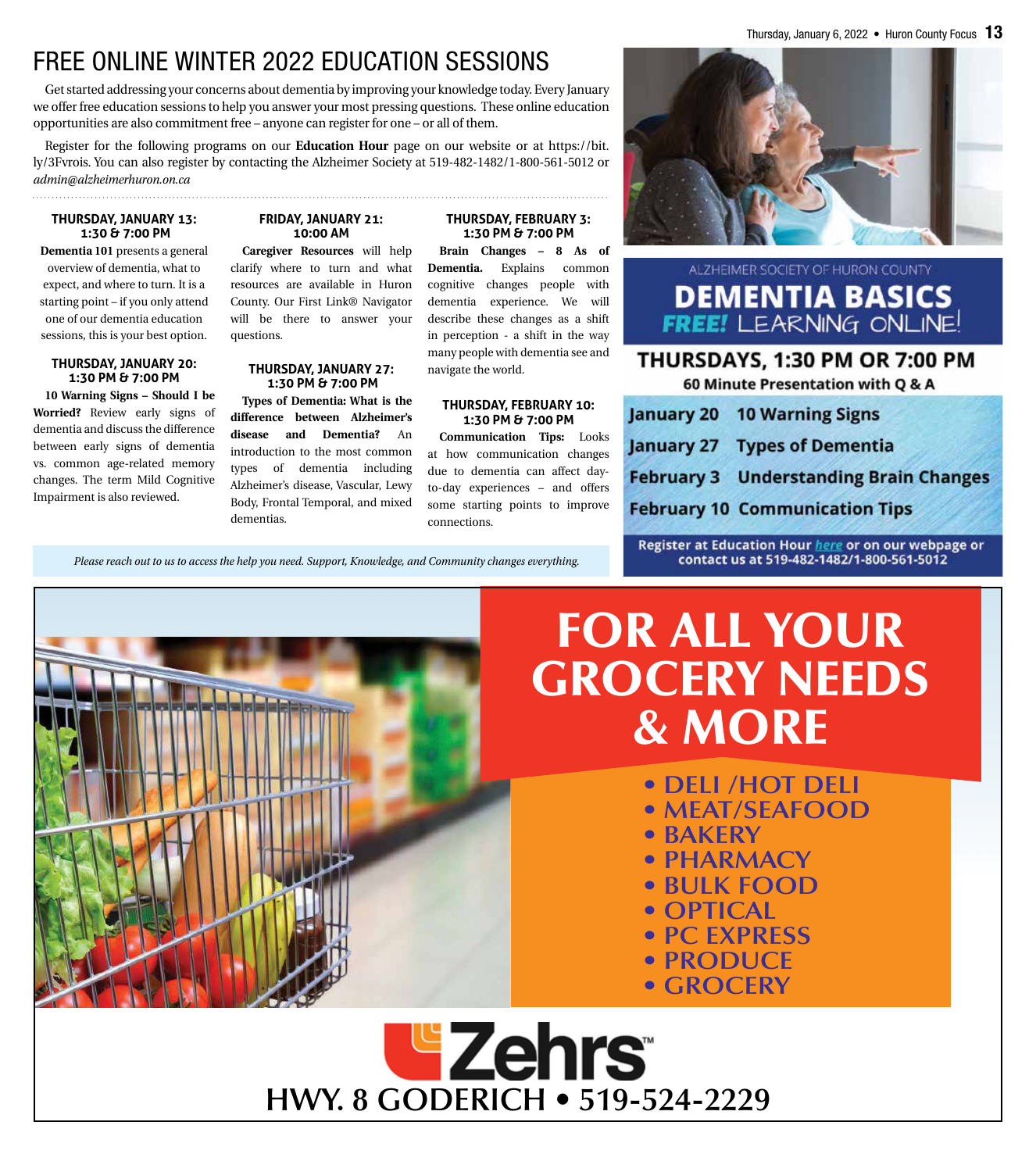

# Alzheimer Sacie **Volunteer with us!**



Just For You: Volunteer Companion, Tele-Care, and In-Home Recreation Programs

Commitment: 1/2 hour-3 hours per week or bi-weekly Locations: Throughout Huron County, either virtually<br>or in-person following Public Health Guidelines **Training Provided -**

Next training on Zoom in February 2022

Duties include: visiting with a person with<br>Alzheimer's disease and other dementias either in-<br>person, virtually or over the phone, providing respite for caregiver, providing socialization and meaningful activities

#### **Minds in Motion**

Commitment: 2 hours a week for 8 weeks Locations: Virtual or In-Person following<br>Public Health Guidelines

**Training Provided** 

Duties may include: assisting with exercises, assisting with social recreation activities, set-<br>up/clean-up, assisting clients with activities





**Special Events and Office Assistance** Commitment: Event Specific, Ranges from one hour to multiple times a year

Location: Clinton & throughout Huron County Opportunities: Beef on a Bun, Golf Tournament, .<br>Quest for Kindness, Awareness Activities, IG<br>Wealth Management Walk for Alzheimer's

Duties may include: Assisting with planning and **Duties may include:** Assisting with set-up and<br>organizing of events, assisting with set-up and<br>clean-up of events, distributing posters in the<br>community, collecting donations, delivering<br>items, promoting awareness of the

Interested in volunteering? Contact us! admin@alzheimerhuron.on.ca 519-482-1482 VISIT US AT ALZHEIMER.CA/HURONCOUNTY

#### Alzheimer Society

# **Community Changes**<br>Everything



A diagnosis of dementia is lifechanging. Connecting with a community of support can make a big difference in navigating the uncertainty and unknowns. At the Alzheimer Society of Huron County, we strive to help our clients connect with others facing the same issues and offer support they can trust. Whether partnering with health agencies through our **Minds in Motion®** program, the Huron County Library's Community Reads program, or with local businesses and First Responders through our **Finding Your Way®** program - we aim to make our community a better place for people with dementia to live. *Community Changes Everything.*

Do you live with dementia or know someone who does?

You are not alone.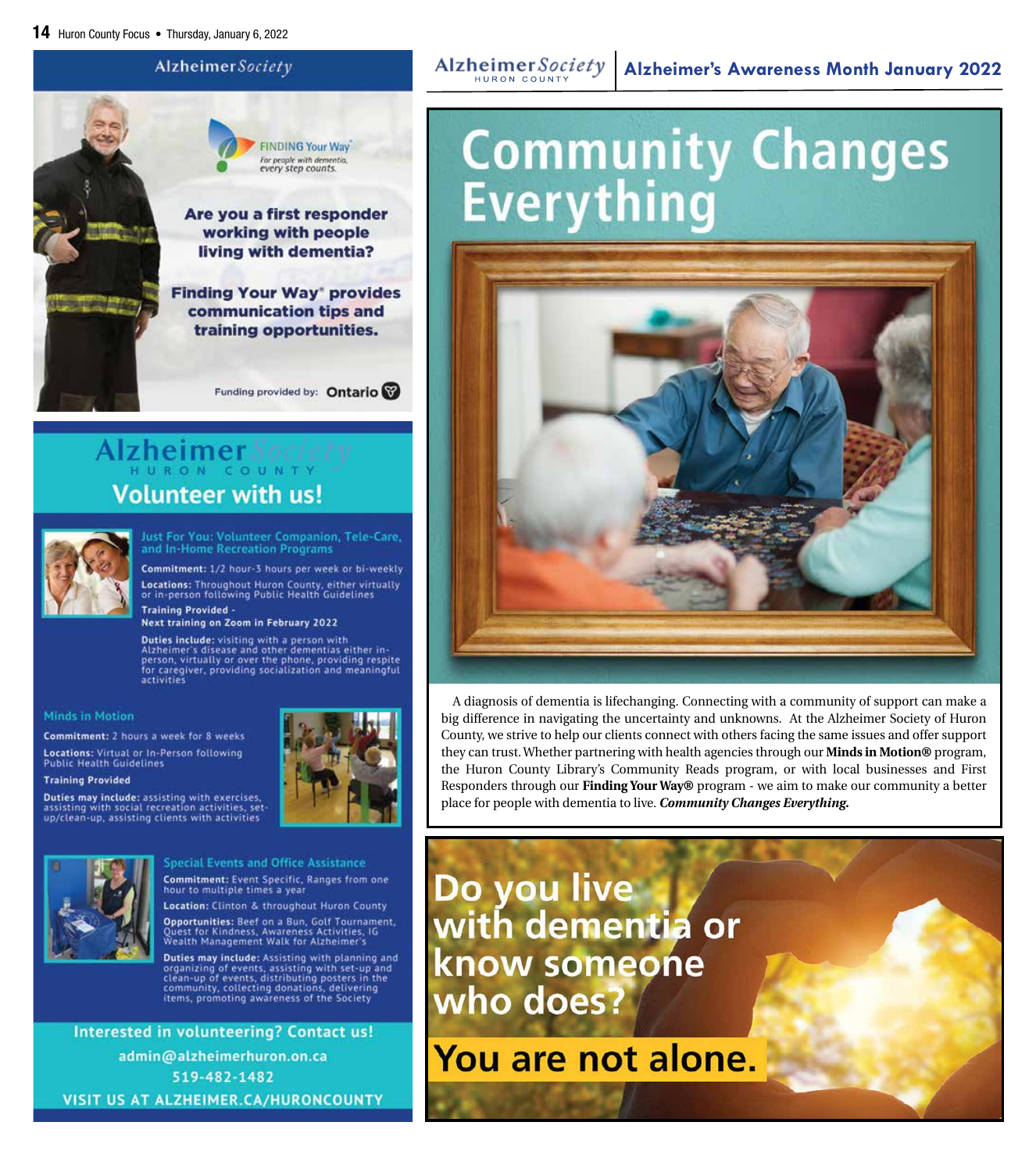## **Alzheimer's Awareness Month January 2022**



# **MINDS IN MOTION BRINGS BACK IN-PERSON PROGRAMMING**

#### by Dan Rolph

**A**program which offers a place<br>for those with dementia and<br>their caregivers a fun and safe for those with dementia and their caregivers a fun and safe environment to exercise both their bodies and minds has returned to inperson programming.

Minds in Motion, which has been organized by the Alzheimer Society of Huron County for the last seven years, is moving back into local community centres in Exeter and Grand Bend to provide the eight-week program after being shifted to an online format due to the COVID-19 pandemic. Before the pandemic the program had upwards of 300 participants.

"We really pivoted quickly," said Alzheimer Society of Huron County executive director Cathy Ritsema. "We were one of the first community and sports services that actually started virtual programs."

"Virtual is an option, but face-to-face is the best," said Ritsema. "You can see how everybody loves it. The smiles on their faces are amazing."

She said the in-person program provides a rare opportunity for those living with dementia and their caretakers, spouses or children to connect with others facing similar circumstances, and Minds in Motion provides a networking opportunity for them to share their experiences with one another.

"Once dementia is diagnosed, most people feel that they're not always accepted in the world," said Ritsema. "This gives them a place to come as a couple still, and be a couple in a place where they can be who they want to be."

"They really become friends with each other. This becomes family … Outside of here, we encourage them also to interact with each other, because we want to keep that socialization going. We know that if you keep yourself active and social, it also helps with the aging process."

Minds in Motion co-ordinator Brianne Maver-Turgeon said the quick shift into a virtual program was vital to ensure socialization continued in some form through lockdowns. She said Minds in Motion is the only program offered by the Alzheimer Society of Huron County where those with dementia and their care partner can attend together, allowing them to focus on something they're still able to do together.

"It's been a really good program," said Bill Burke, who recently started attending Minds in Motion with his wife Joyce. "It's been really beneficial for my wife. She really likes it. I think it's good for them. It's really beneficial for a lot of people."

Though in-person programming is returning, Ritsema said the Alzheimer Society intends to move forward with a hybrid model which also provides online programming since some of their clients have done well with a virtual Minds in Motion.

"For some people, it works really well," she said. "It is limited, but it was a success, so we truly thought we'd just do hybrid and keep it going, and we can help wherever you are in the county … We've opened up a whole new world for those people."

For more information about Minds in Motion, email admin@alzheimerhuron. on.ca or call 519-482-1482.

# ALICE – COMMUNIT

We are excited to introduce a new<br>
Mawareness Month event - a<br>
Community Reads presented<br>
Nu the Coderich Pranch Huren County Awareness Month event – a Community Reads presented by the Goderich Branch - Huron County Library and the Alzheimer Society of Huron County

Still Alice, the 2007 novel written by Lisa Genova, is being revisited by the Goderich Library and the Alzheimer Society of Huron County. Still Alice was groundbreaking when it was written in 2007. Living with Alzheimer's disease was not a topic many fiction writers dared to go. Written in first person from the point of view of Alice, the book candidly describes the impact the disease is having on her brain. Initially, Alice is poignantly aware of her changing abilities in how she navigates her world, her career choices, and her relationships. As time goes on, the text of the book shows her world becoming smaller, more

selective, more manageable, heartfelt– and still, enduringly, Alice. Alzheimer's disease affects the whole family, and Still Alice realistically depicts a family grappling with emotion and loss. Sometimes they aspire to their best selves, sometimes their losses feel insurmountable.

We picked this story knowing that it is already a familiar one. If you read it fifteen years ago, or saw the movie adaptation in 2014, it may resonate with you differently if you read it again now. Your perspective may have changed as you, your family and friends are fifteen years older.

We will be gathering online at 7 pm on Wednesday, February 2nd. We will discuss the book as well as have a brief question and answer time with Jeanette Sears, the Public Education Coordinator at the Alzheimer Society. Please contact the Goderich Library to register.



# **Alzheimer's Awareness Community Read**

Wednesday Feb. 2, 2022, 7 - 8 pm



Join the Huron County Library and the Alzheimer Society of Huron County for a special, one-night virtual book club to discuss *Still Alice* by Lisa Genova. Alzheimer Society staff will also be available to share information about the realities of living with Alzheimer's Disease and to answer questions.

#### **Register online at www.HuronCounty.ca/ Library**

Presented in partnership with: Alzheimer Society



Book Club Sets of *Still Alice* are available for loan from the Huron County Library. Individual copies of *Still Alice* are also available in a variety of formats. Visit the online catalogue or your local branch for more information.